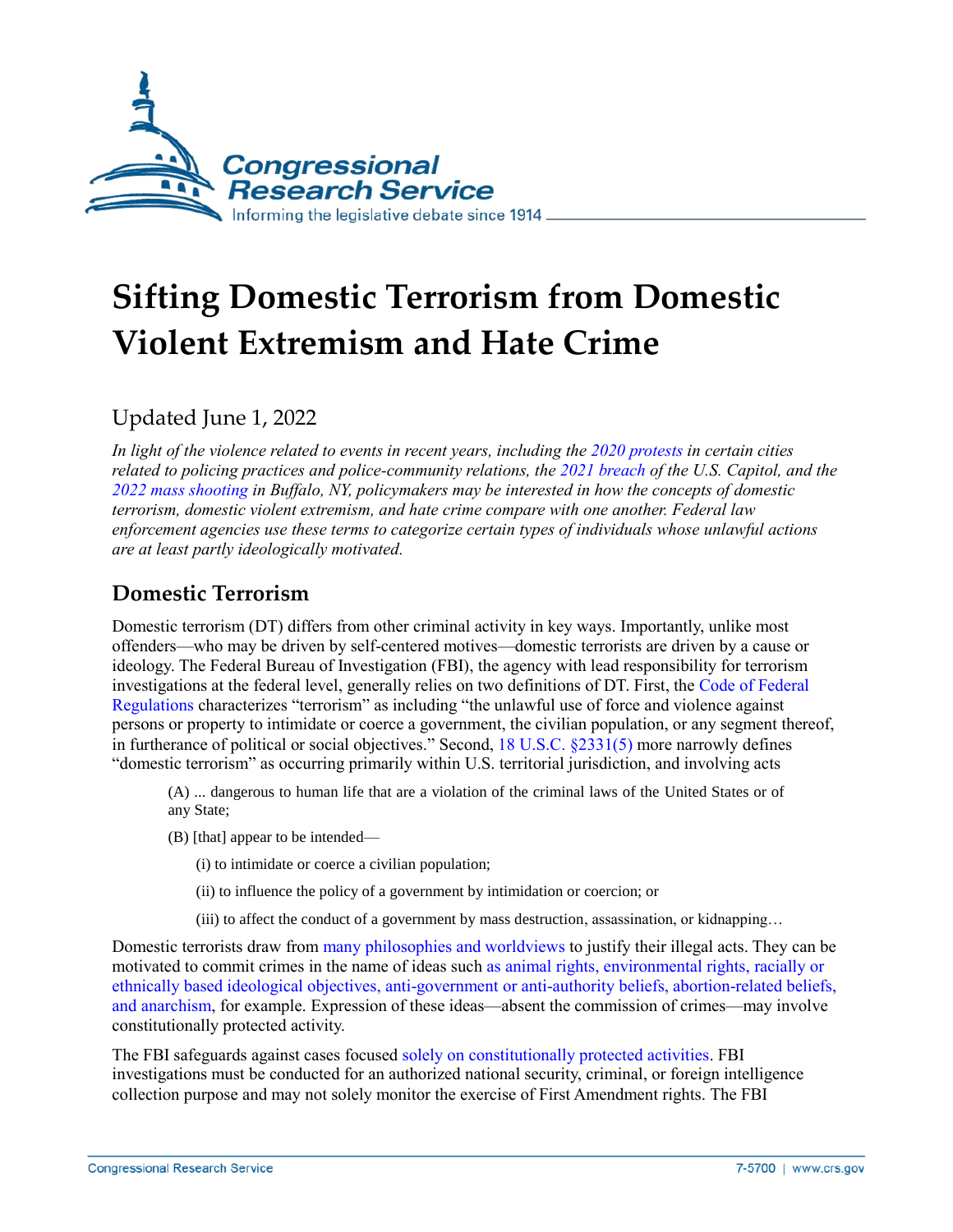conceptualizes domestic terrorism in terms of threats, not groups or ideas. FBI Director Wray has repeatedly stated in [congressional testimony](https://www.fbi.gov/news/testimony/threats-to-the-homeland-evaluating-the-landscape-20-years-after-911-wray-092121) that the FBI requires DT investigations be based on ["activity](https://www.fbi.gov/news/testimony/worldwide-threats-to-the-homeland-091720)  [intended to further a political or social goal](https://www.fbi.gov/news/testimony/worldwide-threats-to-the-homeland-091720) ... involving force, coercion, or violence, in violation of federal law" regardless of the nature of the ideology.

#### **Domestic Violent Extremism**

The FBI and Department of Homeland Security (DHS) have [categorized the DT threat](https://www.fbi.gov/file-repository/fbi-dhs-domestic-terrorism-definitions-terminology-methodology.pdf/view) in terms of various forms of domestic violent extremism. Domestic violent extremists (DVEs) support achieving political or social goals, at least in part, through unlawful force or violence. [DHS asserts that D](https://www.dhs.gov/sites/default/files/publications/2020_10_06_homeland-threat-assessment.pdf)VEs present the "most persistent and lethal threat" to the homeland. The [FBI made a similar assessment,](https://www.fbi.gov/news/testimony/worldwide-threats-to-the-homeland-091720) stating that "trends may shift, but the underlying drivers for domestic violent extremism—such as perceptions of government or law enforcement overreach, sociopolitical conditions, racism, anti-Semitism, Islamophobia, misogyny, and reactions to legislative actions—remain constant." According to Director Wray, the top DVE threat is from those the FBI identifies as racially/ethnically motivated violent extremists.

Law enforcement often uses the term *domestic terrorism* to describe the act while using *domestic violent extremists* to describe the actors or the alleged actors. For example, Director Wray, in [describing the](https://www.fbi.gov/news/testimony/examining-the-january-6-attack-on-the-us-capitol-wray-061521)  [January 6 attack on the U.S. Capitol,](https://www.fbi.gov/news/testimony/examining-the-january-6-attack-on-the-us-capitol-wray-061521) has referred to those who engaged in violent criminal activity as "violent extremists," but has classified [the incident as domestic terrorism.](https://www.judiciary.senate.gov/meetings/oversight-of-the-federal-bureau-of-investigation-the-january-6-insurrection-domestic-terrorism-and-other-threats) The use of DVE may be due, in part, to the fact that [no federal criminal provision expressly](https://crsreports.congress.gov/product/pdf/R/R46829) prohibits *domestic terrorism*. Additionally, the [FBI does not designate any domestic groups](https://crsreports.congress.gov/product/pdf/IF/IF10839) as *domestic terrorist groups*.

#### **Hate Crime**

Among other things, [federal law defines "hate crimes"](http://www.justice.gov/crt/about/crm/249fin.php) to include conduct involving bodily injury in which certain jurisdictional prerequisites are met and in which the offender intentionally selects the victim because of the victim's actual or perceived race, color, religion, national origin, gender, gender identity, disability, or sexual orientation. Hate crimes may appear to involve ideological issues. However, [as](http://www.gpo.gov/fdsys/pkg/CHRG-109shrg32209/html/CHRG-109shrg32209.htm)  [described by one former FBI official,](http://www.gpo.gov/fdsys/pkg/CHRG-109shrg32209/html/CHRG-109shrg32209.htm) a hate crime "generally involve[s] acts of personal malice directed at individuals" and is missing the broader motivations driving acts of DT. The line may sometimes be blurry, and some cases may be [investigated as both](https://www.fbi.gov/news/testimony/confronting-white-supremacy) a hate crime and DT. This suggests that sorting DT from hate crimes may depend on the suspect's intent. Did the suspect articulate an ideology, belong to a domestic terrorist group, or follow an extremist movement? The grey area between DT and hate crime implies that in some instances, suspects with links to domestic terrorist movements or ideologies supporting DT may be charged with hate crimes.

While an individual's actions may be consistent with the definition of DT, it is not a chargeable offense on its own. There is no federal criminal statute that establishes criminal penalties solely for domestic terrorism, although it may be an element of other federal crimes or [provide an enhanced sentence.](https://uscode.house.gov/view.xhtml?req=granuleid:USC-prelim-title18-section1001&num=0&edition=prelim) Unlike domestic terrorism, there are federal criminal statutes that allow individuals to be charged with hate crimes and that establish penalties for individuals convicted of hate crimes.

## **The Buffalo Shooting**

On May 14, 2022, [Payton Gendron allegedly shot 13](https://apnews.com/article/buffalo-supermarket-shooting-442c6d97a073f39f99d006dbba40f64b) individuals (who were predominantly Black; 10 were killed) in a supermarket in Buffalo, NY. Prior to this incident, [Gendron reportedly wrote a document](https://www.washingtonpost.com/investigations/2022/05/16/buffalo-shooting-previous-supermarket-confrontation/)  [and made various online statements](https://www.washingtonpost.com/investigations/2022/05/16/buffalo-shooting-previous-supermarket-confrontation/) outlining his plans to murder Black people and supporting a racist theory. The [DOJ description of the incident,](https://www.justice.gov/opa/pr/justice-department-statement-mass-shooting-buffalo-ny) [Director Wray's statement,](https://www.fbi.gov/news/press-releases/press-releases/statement-on-the-fbi-response-to-the-shooting-in-buffalo-new-york) and [President Biden's remarks](https://www.whitehouse.gov/briefing-room/speeches-remarks/2022/05/17/remarks-by-president-biden-and-first-lady-biden-honoring-the-lives-lost-in-buffalo-new-york-and-calling-on-all-americans-to-condemn-white-supremacy/) at the crime site may illustrate the challenges officials face in characterizing acts as hate crimes, violent extremism, or DT, or distinguishing between them. In describing the investigation, DOJ and Director